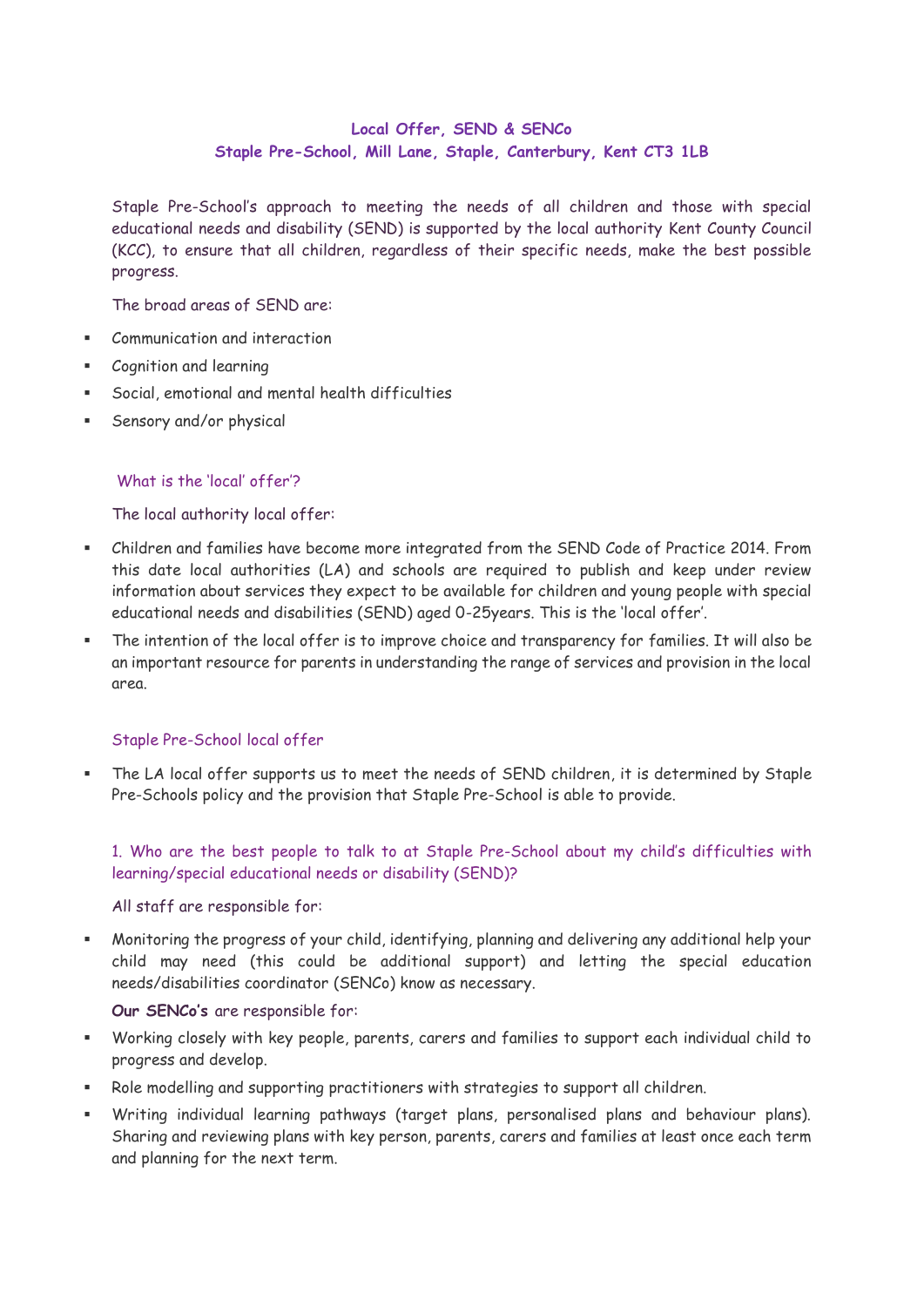- Enhancing and reviewing the Staple Pre-School's SEND policy and procedure. Ensuring that Staple Pre-School's SEND policy is adhered to by all employees, parents, carers and families and fully understood.
- Co-ordinating support for children with special educational needs or disabilities (SEND).
- Collaborating with all outside agencies, families and Staple Pre-School staff.
- Ensuring that parents, carers and families are involved in supporting their child's learning and are kept informed about the support their child can have or is receiving.
- Updating the SEND register and folder (a system for ensuring that all SEND needs of children are known) and making sure that records of your child's progress and needs are kept.
- Providing specialist support for key people and support staff, so that they can help children with SEND to achieve the best progress possible.
- Providing SEND training for employees, ensuring everyone is up to date.
- Liaising with children centres and sharing opportunities they offer.
- Liaising with other outside agencies in Staple Pre-School parents/carers/families and children.

Qualifications of our staff at Staple Pre-School is robust and monitored of a high level with all staff holding a Level 3 Early Years Qualification., we have an Apprentice who is also working towards a Level 3 qualification. Our Senco's keep up to date in regards to all SEND matters and work with outside agencies in keeping up to date any relevant policies and procedures.

# 2. How can I let you know I am concerned about my child's progress at Staple Pre-School?

If you have any concerns or worries or any questions about your child's progress you should speak to your child's key person or the setting SENCo's. You can use email, book an appointment or telephone to do this.

- Our SENCo's or your child's key person will then try and give you the best possible advice, support and strategies to help move forward.
- We will look at your child's progress observations to review what support your child may need.
- If you continue to be concerned that your child is not making progress, you can speak to our SENCo's to arrange a meeting to then work together. Then together decide on the next step with your child's key person on how to best support your child, e.g. create a target plan, strategies, involving outside agencies, etc. This is completed with permission from you as the parent/carer.

# 3. How will Staple Pre-School let me know if they have any concerns about my child's learning at pre-school?

If your child is identified as not making progress or showing signs of being behind in their age/stage in the early year's foundation stage framework, we will set up a meeting to discuss this with you in more detail. We will also provide regular updates/parents/carers meetings to together look at your child's progress and development, next steps, needs, routine, etc.

During our SENCo meetings, our SENCo's will:

- Listen to any concerns you have.
- Plan any additional support your child may need, including ideas for home.
- Discuss with you any referrals to outside professionals to support your child's learning.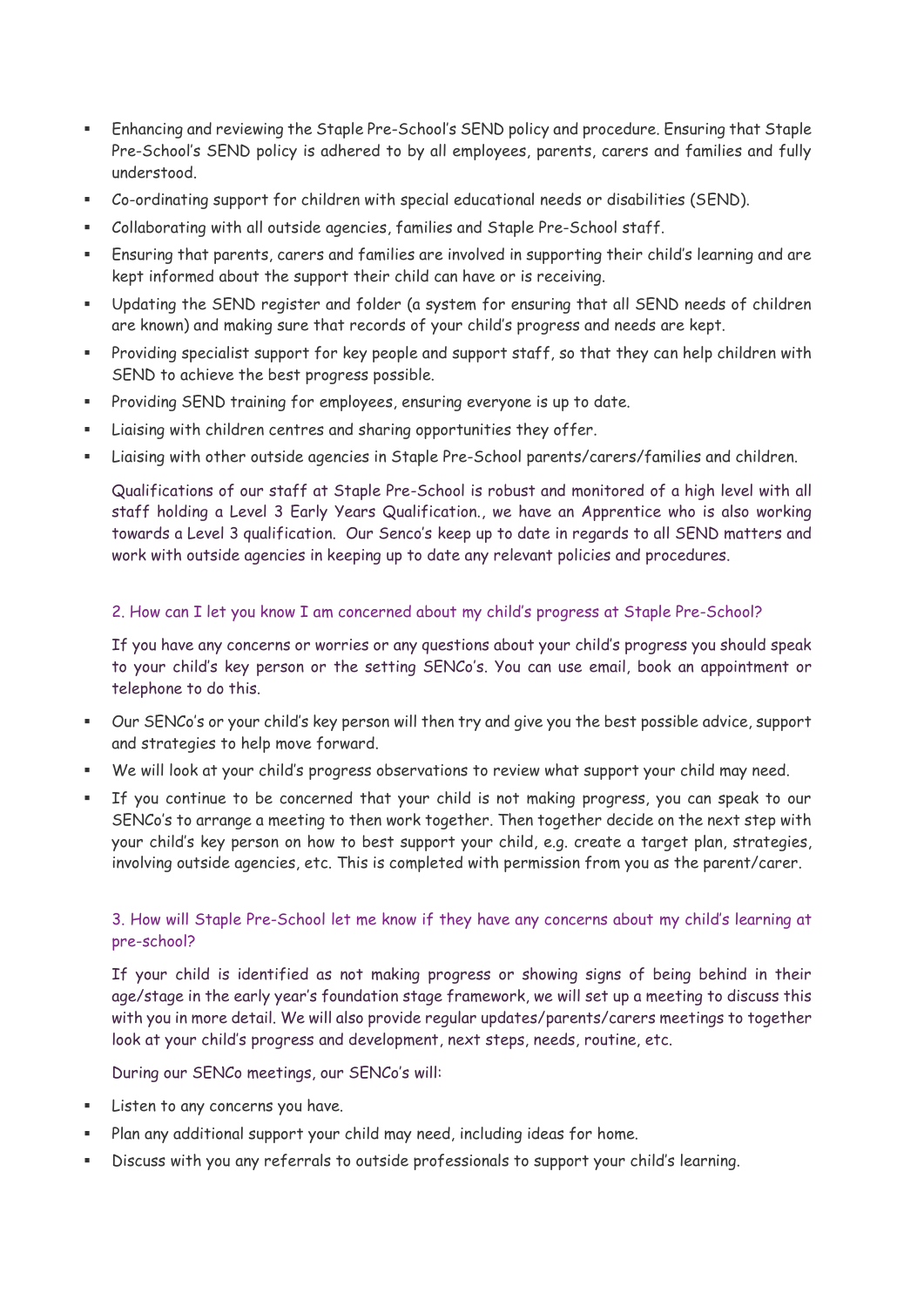Signpost you to other help available.

### 4. How is extra support allocated to children & how do they progress in their learning?

- Staple Pre-School can give extra support to your child by completing daily strategies, tasks or activities to help them develop and progress. These may be captured in your child's observations on FAMly or target plan/behaviour plan. All closely monitored and reviewed. Any further support needed for your child could include Staple Pre-School contacting outside agencies for advice.
- Staple Pre-School can make links with local specialist provisions, advisors and outside agencies for advice and support.
- We attend specialist information sessions, including (LIFT) local inclusion forum team meetings to gain/request additional support/funding.
- Also available is (SENIF) request, (Special educational needs inclusion funding) at a universal level, to enable us to provide the appropriate resources/training identified to meet your child's needs.
- (DAF) Disability accessibility funding can be accessed for children who are eligible, to help to support with their development and progress, while at nursery.

### 5. Who are the other people providing services to children with SEND at Staple Pre-School?

Within Staple Pre-School the people who are providing support/services to your child are:

Daily Co-ordinator's, SENCo's, early years practitioners and the child's Key Worker.

The local authority provision services that are provided at Staple Pre-School are:

- Educational psychology service
- Parent partnership service
- Additional speech and language guidance
- Community nurse
- Occupational therapy
- Physiotherapy
- Portage
- Paediatrician
- Consultant, doctor or nurse

## 6. How are key people at Staple Pre-School helped to work with children that have SEND & what training do they have?

- The SENCo role is to support the key person in planning for children with SEND. Creating individual support and strategies.
- The SENCo's and the pre-school team provides training and support for all employees, to enable them to provide outstanding teaching and learning for all children, including those with SEND.
- Individual key people attend training courses run by outside agencies that are relevant to the needs of specific children in their group, e.g. from the autism outreach team (AOT) service and specialist teaching and learning services.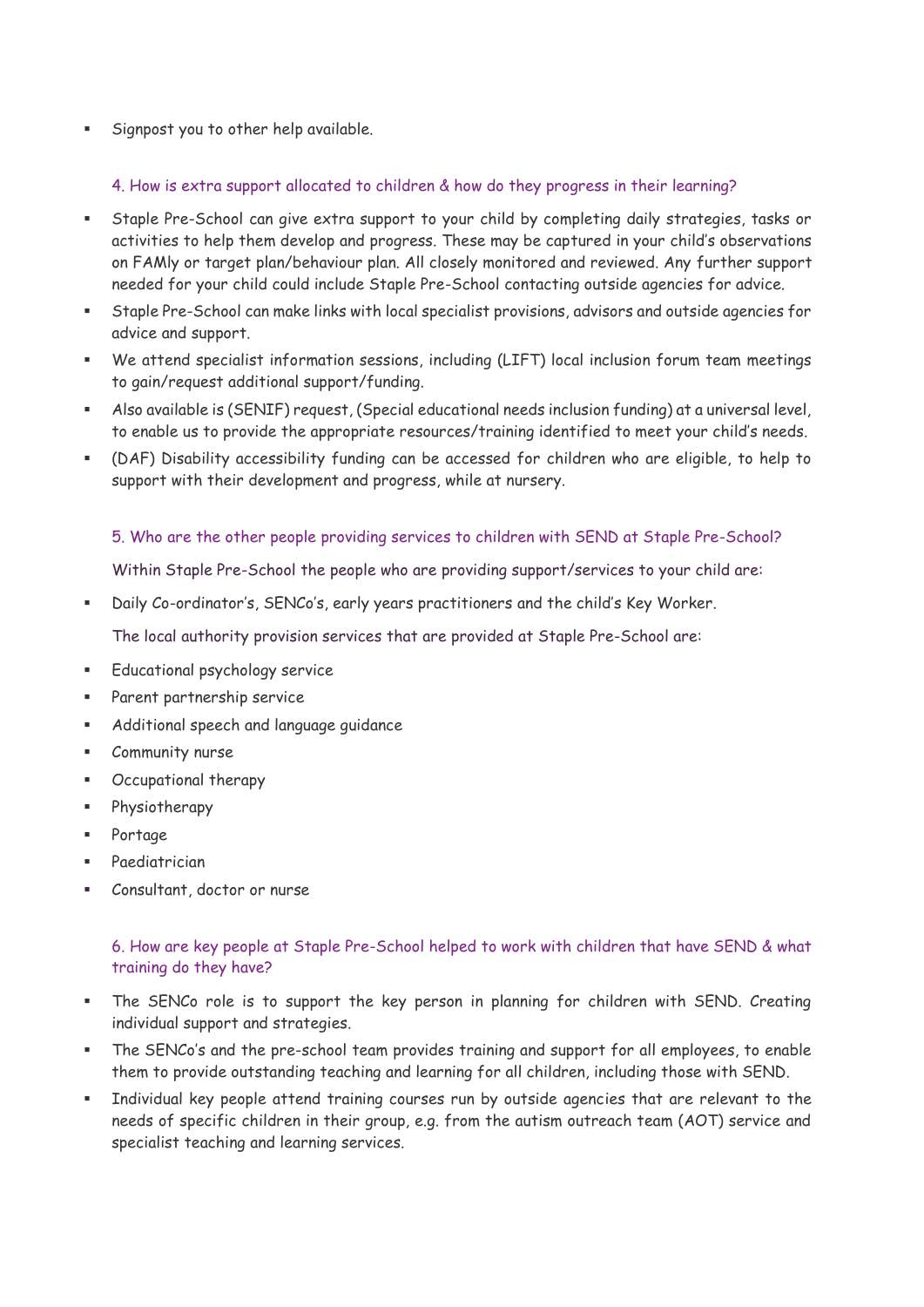

# 7. How will the teaching be adapted for my child with SEND?

- Your child's key person will plan personalised next steps and strategies to ensure that your child's needs are met. These will be created together with you and you can support at home.
- The key person, with the support and the direction of the SENCo's, can adapt planning to support the needs of your child where necessary.
- Specific resources and strategies will be used to support your child individually and in groups.
- Planning and teaching will be adapted on a daily basis, if needed to meet your child's learning needs with a range of strategies based around your child's individual needs.
- Planning for your child will come from their interests observed from our practitioners in their daily play.

# 8. How will we measure the progress of your child at Staple Pre-School?

- Your child's progress is continually monitored by his/her key person and SENCo's.
- Your child's progress is collected on our progress tracker, reviewed and monitored regularly. This is underpinned from observations documented on your child.
- His/her progress is reviewed formally every term.
- Children may have a target plan, a personalised plan or a behaviour plan, which allows us to also monitor their progress. These are reviewed each term and a future plan is made if required.
- The progress of children with a statement of SEND/EHC plan is formally reviewed at an annual review, with all people/agencies involved with the child's education. The SENCo will also check that your child is making good progress within any individual planning/observations and in any group that they take part in.
- Your child's development is shown in their FAMly learning journey, a collection of observations, photographs and videos.

# 9. What support do we have for you as a parent/carer & family of a child with SEND?

- The key person/buddy is regularly available to discuss your child's progress or any concerns you have. You can also share information about what is working well at home and at Staple Pre-School, so similar strategies can be adopted.
- The SENCo's are available to meet with you to discuss your child's progress or any concerns/worries you have, to create a plan of ways to move forward to help support your child.
- All information from outside professionals will be discussed with you or where this is not possible, in a report.
- Targeted, personalised and behaviour plans will always be reviewed with your involvement.
- Helpful leaflets are available to support you.
- Referral or we can signpost to your local children centre or other areas of need.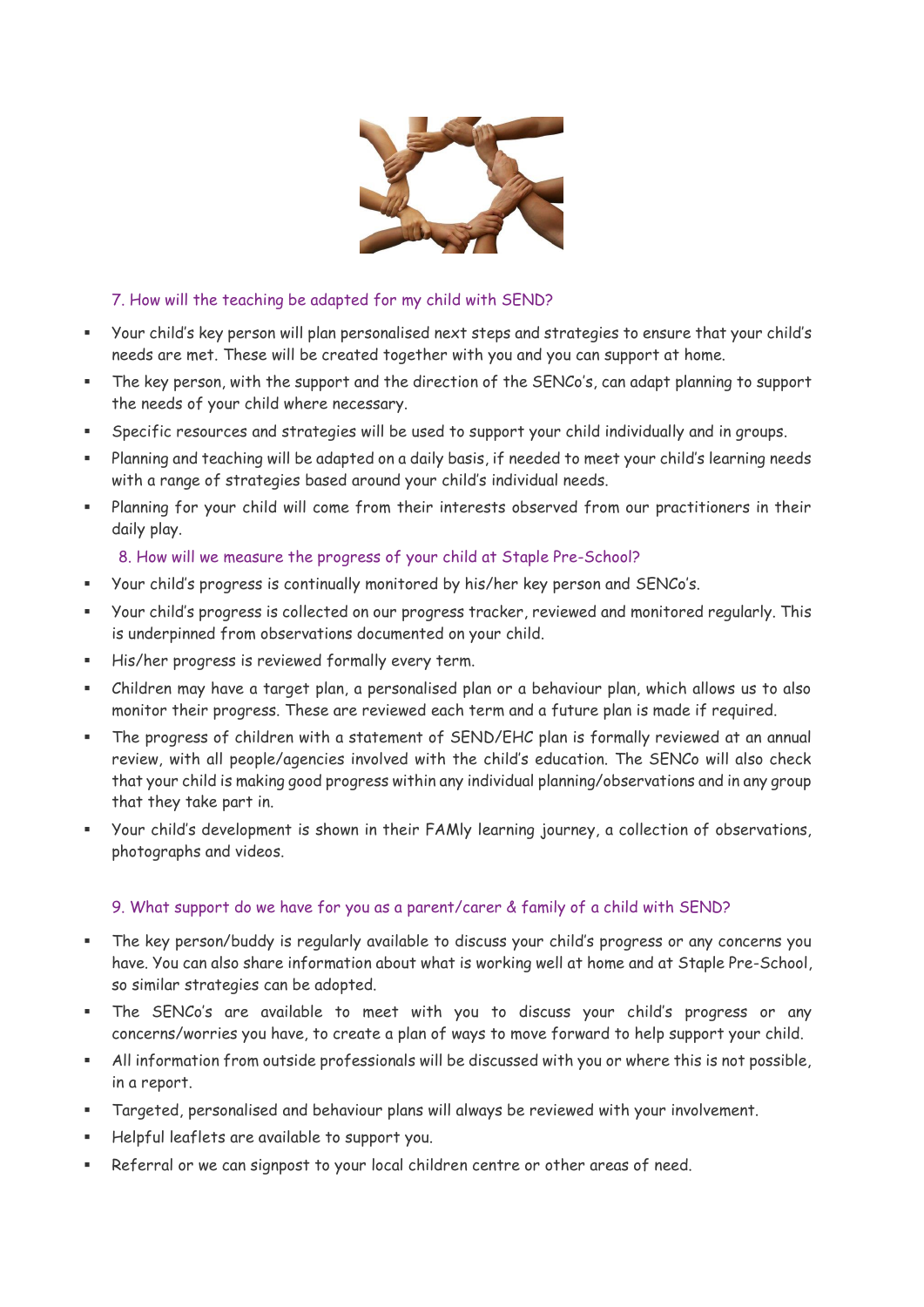## 10. How is Staple Pre-School accessible to children with SEND?

The building and grounds are accessible to all, including those using wheelchairs or walkers via a slope access to the back of the building. Staple Pre-School ensures, where ever possible, that equipment used is accessible to all children regardless of their needs.

- Provision is accessible to all children including those with SEND.
- Toilets are suitable for all.
- We provide guidance from a highly qualified team, with a wealth of knowledge and experiences.
- Reasonable adjustments to suit all children, e.g. ramps, rails etc, are in place.
- Risk assessments are carried out on all areas of the building inside and outside space, alongside care plans individual to the child if needed.

### 11. How will we support your child when they are leaving Staple Pre-School?

We recognise that transitions can be difficult for a child with SEND and take steps to ensure that any transition is supported and is as smooth as possible.

### **When your child is starting new with us:**

- We arrange meetings with yourself and any professionals already involved with your child to discuss concerns/plan for a smooth transition into a new setting/school. This includes ensuring we can meet your child's needs and provide the care that is suited.
- Time with the Co-ordinators/SENCo's to support parents to complete starting paperwork (parent pack). This gives you the chance to ask any questions and gather all the information you need.
- Your child will visit on several occasions to familiarise themselves with the environment, known as settling sessions along with their parents/carers.
- Your child's transition and the settling sessions we offer within pre-school, will be individual to them and their needs will be carefully monitored as their time in pre-school is increased.

### **If your child is moving to another provision/pre-school:**

- Parent/carer permission is gained to share relevant information with the new provision or school.
- Staple Pre-School will contact the school SENCo to ensure they know about any special arrangements or support that needs to be made or put into place for your child.
- The Co-ordinators will then invites the teacher in to Staple Pre-School to meet your child to have informal discussions with your child's key person, to begin building a picture about your child.
- A record of transfer document is created, along with any care/medical/safeguarding/SEND plans are passed to the school as soon as possible.
- Outside agencies are invited as part of a TAC (team around the child) meeting to ensure a team around the child approach is paramount.
- If a child attends another provision, we communicate regularly to share the child's progress and development.

### 12. What emotional & social development support do we have for a child with a SEND?